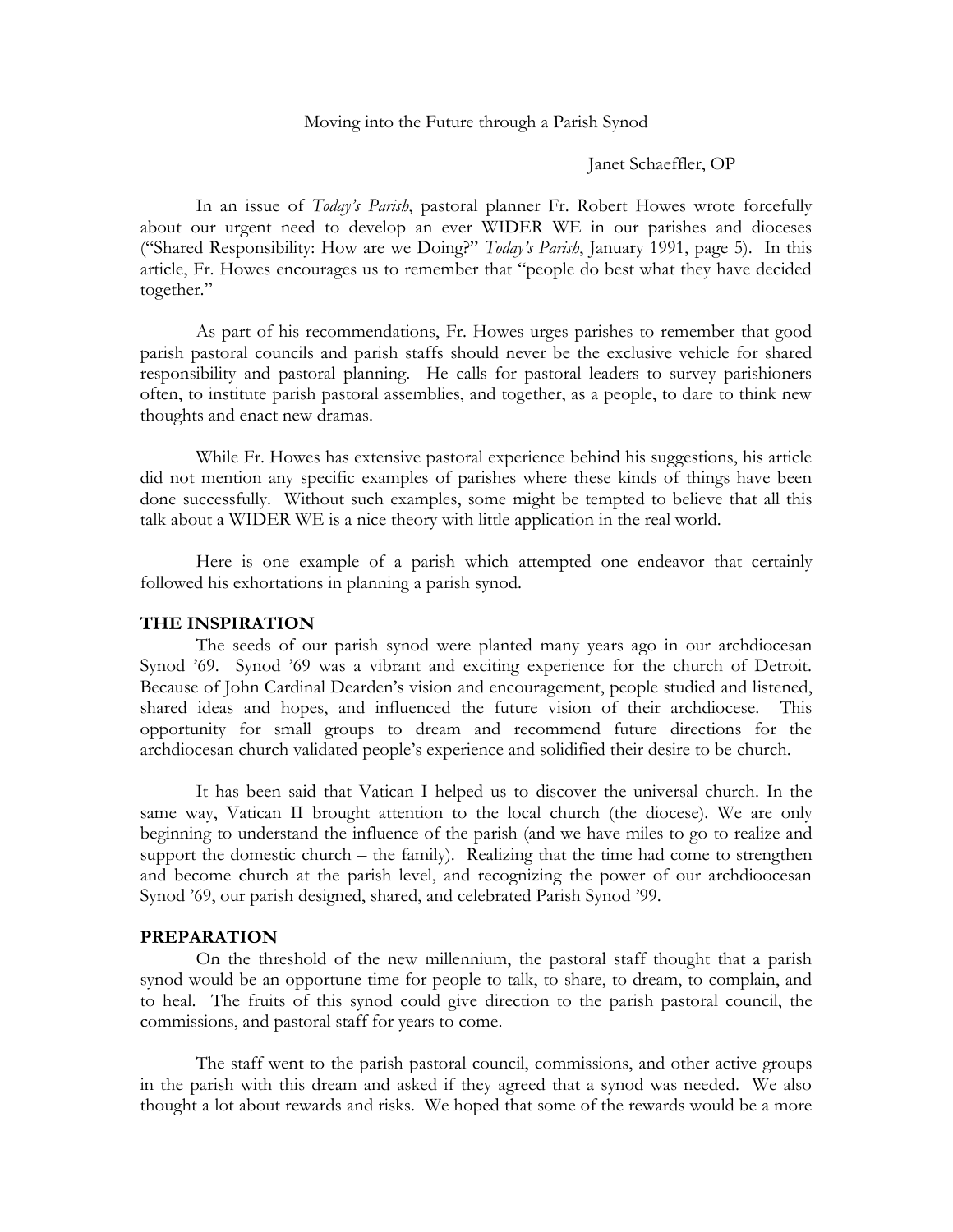informed parish community, a better sense of identity, new friendships, more involvement, a surfacing of needs, and an increased sense of mission.

But we also knew that the risks of the synod included: hearing from people who usually always viewed things negatively, having the same people as always participating, burnout because of the extensive time commitment, and disappointing people if the parish didn't follow through on all their suggestions. These risks seemed daunting, but as more and more people talked about the synod, the enthusiasm for the rewards mounted and the parish council made the decision to proceed.

A Steering Committee formulated the following goals for the Synod:

- 1. To increase the sense of belonging among parishioners;
- 2. To invite participation of those who only come to church on Sunday;
- 3. To provide a vehicle for people to explore and express their feelings about what it means to be a parish;
- 4. To enrich understanding of what a parish is, could be, and should be;
- 5. To receive suggestions from the home discussion groups that could be implemented in the parish.

Three subcommittees were formed with representatives from all aspects of parish life:

- 1. Publicity: This committee kept the upcoming synod before the parish through mailings, posters, articles, announcements, balloons, T-shirts, etc.
- 2. Logistics: Home group hosts/hostesses and facilitators were recruited and trained. Parishioners were assigned home groups according to time availability and location.
- 3. Program: This committee designed the "agendas" for each week's home group meetings, which included:
	- articles to read
	- videos to watch (made by our parish video team about the philosophy and programs of our parish)
	- questions for discussion
	- ideas for prayer

# **THE GATHERING**

On a Sunday evening, all participants gathered for a kick-off gathering that included memories of the past, a three-screen video and slide presentation with music and narration (illustrating our parish as people living life together faithfully), an overview of all the workings of the synod, questions, prayer, and socializing. Our prayer together included a commissioning of all participants during which the hosts/hostesses were called forth according to the location of their group meeting – the north, south, east, and west. They each received a candle to use at each home group session.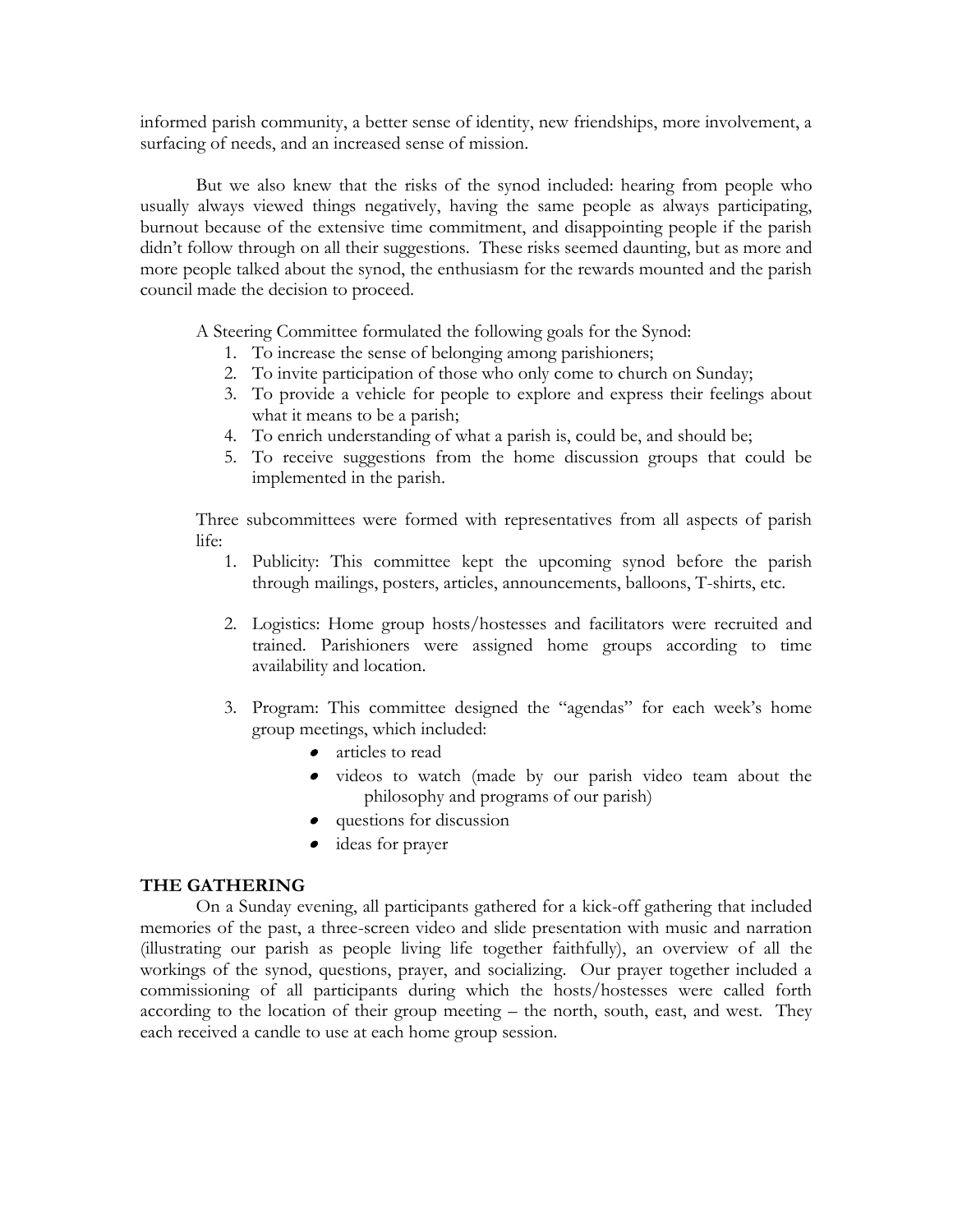#### **HOME GROUPS**

Each home group met at least six times. The first week they explored the topic, "What is Parish?" The second week they explored "Celebrating Who We are" (Worship). The topic of week three was "Learning Who We are" (Education), and "Living who We Are" (Christian Service) was the topic of week four.

During weeks five and six each group decided how they wanted to continue. For example, the groups could return to a topic that they hadn't had a chance to finish in the first four weeks; they could address another topic on parish life in which they were interested (if they needed materials, the Program Committee was available to help), or they could examine one of the following topics for which the Program Committee had prepared materials):

- We Belong Together (Social)
- Catholic Identity Parish Identity
- We are Called to Mission to Reach Out
- We Celebrate with Music

At the end of each session, each group submitted the recommendations and suggestions for future approaches and programs within the parish that had surfaced during their discussions.

## **THE CLOSING CEREMONIES**

On a Sunday evening two weeks after the last home session, all participants gathered again at the parish. The entire evening was in the context of prayer. As each direction (north, south, east, west) was mentioned, the hosts/hostesses from that area lit their candles. In response to the readings (from Cardinal Dearden and John 15: 9-17) each participant jotted down their thoughts and feelings about their synod experience. These were collected as a sign of offering ourselves, our experiences, our dreams, and our hopes.

The chairpersons of each parish council commission gave brief overviews of the main themes running through the recommendations that came from the home groups.

We then journeyed outside, the way lit by luminarias, to plant a tree  $-$  a constant reminder of the growth that occurred and hopefully will continue to occur because of the synod. The dirt that was used to plant the tree had been gathered at the last home sessions when each participant brought a little dirt from around his/her home. This dirt came from holy ground – because God is there. As the participants had given their dirt to their group leaders, they also told the group of a time when they were conscious of God's presence in their homes.

As we returned from the tree planting for our final blessing, booklets for group members, containing all the submitted recommendations, were distributed by the facilitators. We blessed these booklets, our work, and then ourselves by praying a prayer of blessing from the six directions (north, south, east, west, the heavens, the earth). The evening concluded with a spirited party.

### **FOLLOW-UP**

Each submitted recommendation was given to the appropriate commission or group within the parish. There were wonderful ideas – enough for goals and programs for the next